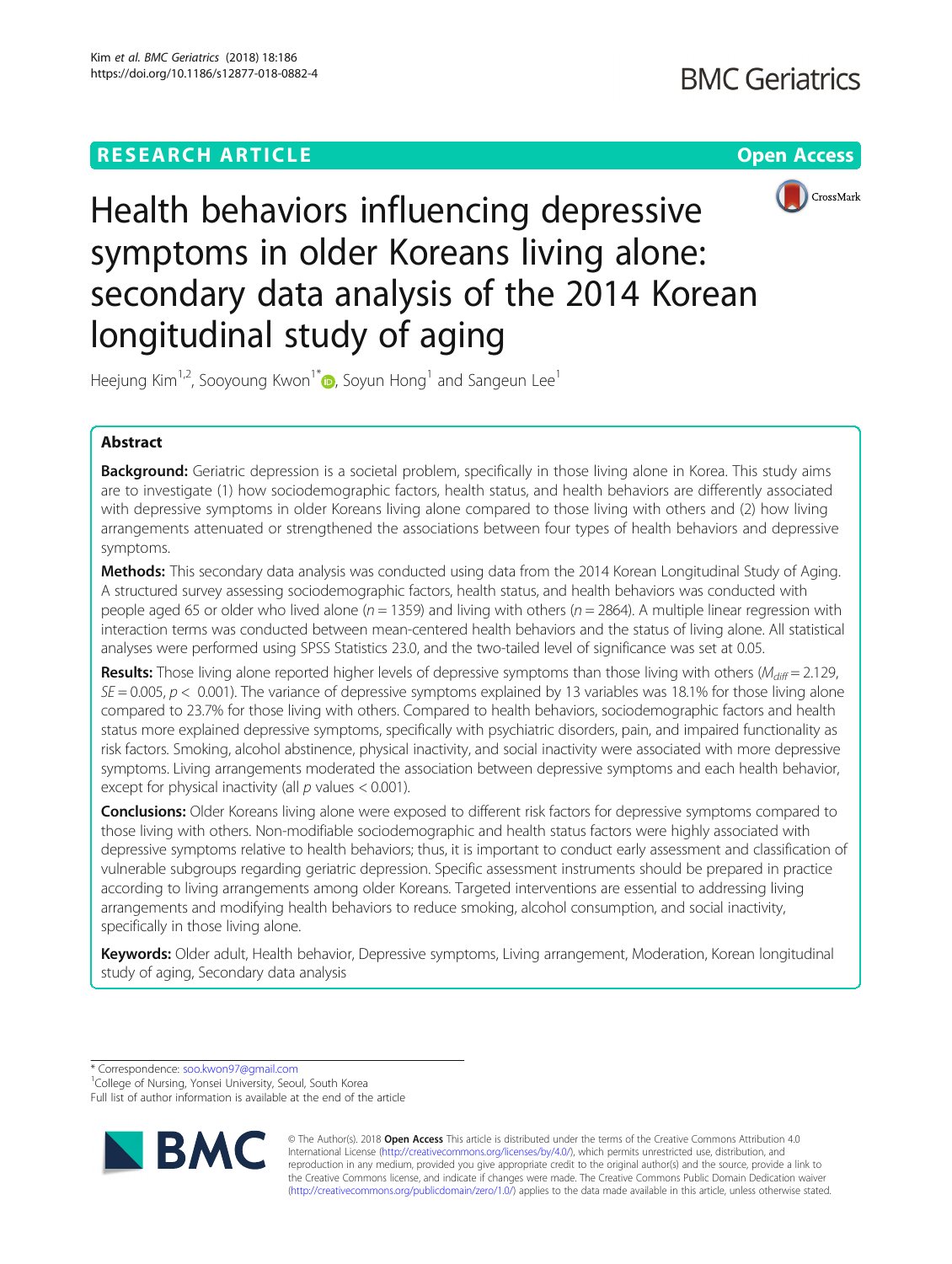## Background

Depression is one of the most prevalent mental health problems and is associated with general health and quality of life, specifically in late adulthood  $[1-3]$  $[1-3]$  $[1-3]$  $[1-3]$ . Most older adults seem to be exposed to a high risk of depression because they experience a series of losses, such as the death of significant others, retirement, or health problems [\[4](#page-9-0)–[6](#page-9-0)]. Bereavement of a loved one results in social isolation and loneliness, which are significant risk factors for poor mental health and low quality of life [\[7,](#page-9-0) [8](#page-9-0)]. Some studies have reported that older adults experience a relatively lower socioeconomic status (SES) than that prior to retirement, which negatively affects mental health [\[3](#page-9-0), [6](#page-9-0)]. Both social support and social strain differently mediate the relationship between increasing loneliness and decreasing well-being in retired older adults [\[6](#page-9-0), [7\]](#page-9-0). Previous studies have investigated the diverse types of risk factors related to mental health, and living arrangement is one of the most important factors related to the complex nature of multidimensional vulnerability to depression in late adulthood [\[9](#page-9-0)–[11\]](#page-9-0).

Living alone influences mental health in the older adult population. Compared to those living with others, older adults living alone reported higher levels of depressive symptoms in several countries, such as Japan, Singapore, Taiwan, and the United States [\[8](#page-9-0)–[10,](#page-9-0) [12\]](#page-9-0). In general, 20–30% of older Asians living alone reported significant depressive symptoms, a ratio that is significantly higher than the 12–18% reported among those living with others [[8,](#page-9-0) [9\]](#page-9-0). In addition, older Americans living alone reported significantly more depressive symptoms (mean = 4.22, standard deviation  $|SD| = 4.56$ ) than those living with a family member (mean =  $3.36$ ,  $SD =$ 3.71,  $p < 0.05$ ) [[10](#page-9-0)]. Similarly, up to 41% of older Koreans living alone reported depressive symptoms, which was significantly higher than up to 30% of those living with others [\[13](#page-10-0), [14](#page-10-0)]. Oh and colleagues also reported that older Koreans living alone had a higher prevalence of depressive symptoms than those with any other type of living arrangement, such as living with or without a spouse in either an extended or a nuclear family [[15](#page-10-0)].

Korean researchers, clinicians, and policy makers have paid attention to the vulnerability to depression in older adults living alone for several reasons. South Korea is the fastest-aging country among the Organization for Economic Cooperation and Development (OECD) countries, and Korea is also experiencing a rapid increase in one-person households [[16](#page-10-0), [17](#page-10-0)]. Older adults living alone comprised 23.0% of the aging population in 2014 [[18\]](#page-10-0), a dramatic increase from 13.6% in 1994 [\[18](#page-10-0)]. The number of people aged at least 65 years old or older living alone was estimated to be approximately 1.38 million in 2015; the number is estimated to increase to 3.43 million over the next 20 years [[19](#page-10-0)]. The absolute and relative proportions of those living alone in the population mean that a new health care system must respond to the aging one-person household, as the family caregiving system has weakened in Korea due to changes of traditional and cultural perspectives on senior care [\[13\]](#page-10-0).

In addition, older Koreans are less likely to receive appropriate treatment or perform self-management, despite high levels of depressive symptoms and related mental health problems [\[13\]](#page-10-0). In general, depression in older adults is under-reported and under-treated because older adults think that depression is part of the aging process [[3,](#page-9-0) [20](#page-10-0)]. Specifically, older Korean adults have negative and passive views regarding mental health treatment. One study showed that only 20.9% of participants intend to use mental health services, although almost half of the subjects (49.3%) had issues with depression [\[21](#page-10-0)]. Because depression is more costly than other chronic physical diseases [[3\]](#page-9-0), untreated depression poses an increased individual and societal burden, influencing morbidity in conjunction with other chronic diseases and influencing mortality secondary to suicide [\[3](#page-9-0), [22,](#page-10-0) [23](#page-10-0)]. The Global Burden of Disease Study 2010 identified depressive disorders as the second leading cause of long-term disability, designating it a major public health priority [[22](#page-10-0)]. Older Korean adults are one of the most vulnerable populations to suicide; the suicide rate of older adults in South Korea has increased five-fold during the past two decades (approximately 70 people per every 100,000 in 2014), corresponding to the highest rate among the OECD countries [\[24](#page-10-0)].

However, there is limited information for understanding geriatric depression in older adults living alone and for developing specific prevention, detection, and treatment plans. Previous studies have shown that individual characteristics, such as being female, having poor self-rated health, and having impairments in both activities of daily living (ADLs) and instrumental activities of daily living (IADLs), are associated with depression in those living alone [[10](#page-9-0), [12](#page-9-0), [14](#page-10-0)]. Although geriatric depression has great heterogeneity across people's life spans and individual characteristics [[3](#page-9-0)], few studies have conducted subgroup analyses to examine specific risk factors, particularly regarding different living arrangements [\[9](#page-9-0), [12\]](#page-9-0). Moreover, these identified factors are more likely to be non-modifiable; therefore, it is difficult to improve the situation using individual efforts for the purposes of health promotion.

In this study, we focus on daily lifestyle health behaviors, which are considered the key components of self-management in disease prevention, treatment options, and physical and mental health [[25,](#page-10-0) [26\]](#page-10-0). Similar to physical health, mental health status is considered to be influenced by health behaviors, such as alcohol consumption, smoking, and physical and social inactivity. It is well established in the literature that exercise is an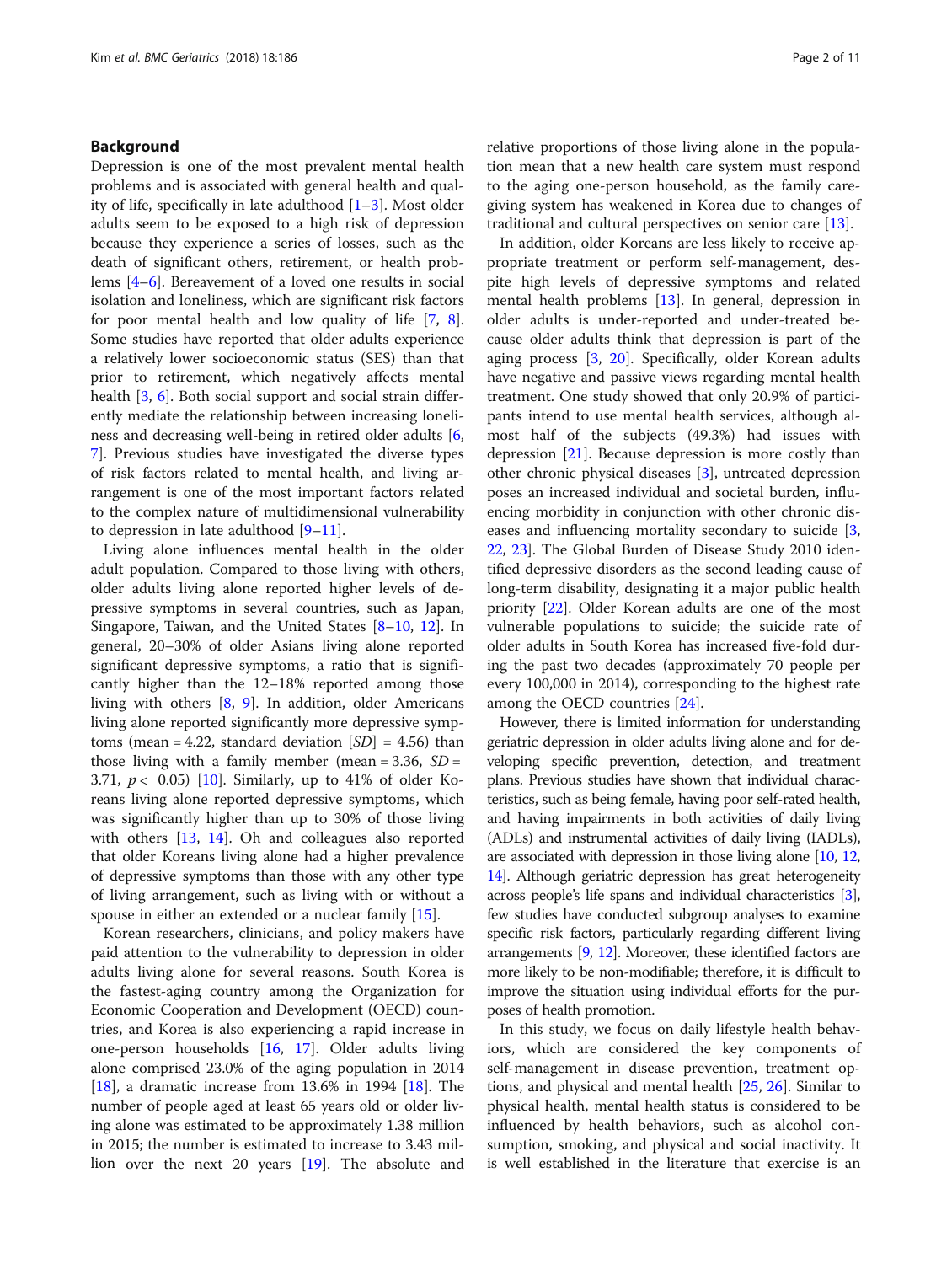effective intervention for improving mental health and well-being in later life [\[27](#page-10-0)–[29\]](#page-10-0). Social isolation due to living alone and having less frequent contact with significant others is associated with a higher incidence of depression among older adults [[9](#page-9-0), [12,](#page-9-0) [14](#page-10-0)]. However, it is difficult to draw a concrete conclusion about how smoking and alcohol consumption affect depression in older adults. For example, a multisite cohort study showed that older adults with depression were likely to be alcohol abstinent or less-than-moderate drinkers, regardless of smoking status. However, smokers at risk of high alcohol consumption reported a three-fold greater likelihood of being depressed than those who were alcohol abstinent [[30](#page-10-0)]. In contrast, other studies reported non-significant relationships among alcohol consumption, smoking, and depression in older adults [\[9](#page-9-0), [14](#page-10-0)]. Thus, more research is needed to understand the consistent patterns of multiple health behaviors among depressed older adults in diverse populations, specifically when considering living arrangements [[3\]](#page-9-0).

The aim of this study was to examine the differences in the factors associated with depressive symptoms in older Koreans, specifically focusing on health behaviors moderated by living alone. The following research questions were proposed:

- (1) What is the difference in the sociodemographic factors, health status, and health behaviors of those living alone compared with those living with others?
- (2) How are sociodemographic factors, health status, and health behaviors associated with depressive symptoms in older adults with different living arrangements?
- (3) How does living arrangements differently moderate the relationships between depressive symptoms and four specific health behaviors after controlling for sociodemographic factors and health status?

## Methods

### Design

This was a cross-sectional correlation study with a secondary data analysis.

## Description of the primary data source and procedure for data collection

The primary data for this secondary data analysis were the Korean Longitudinal Study of Aging (KLoSA) collected in 2014 and released in 2015 by the Korea Employment Information Service [\[31\]](#page-10-0). The KLoSA is a nationally representative longitudinal study aimed at investigating the health and social welfare information of people aged 45 years or older in South Korea. To understand the selected topic with the most current trend, we chose the most recent set of KLoSA data available for public use.

Since 2006, the KLoSA panel survey has been conducted biennially by trained interviewers using a computer-assisted personal interviewing method in which interviewers read questions to respondents from screens and immediately enter their responses. The survey is conducted with identical content for the same respondents from the first to fifth waves to collect observations at multiple times [\[32\]](#page-10-0). The survey targeted the middle-aged and older population nationwide, except in island areas. The sample was randomly selected using a multistage, stratified probability sampling design based on geographical areas and housing types across the nation. At the first data collection, 10,254 individuals in 6171 households participated in the interview, and 7029 subjects remained in 2014, which represented 72.8% of the original respondents [[31\]](#page-10-0).

### Samples of secondary data analysis

Among the 7029 participants in the 2014 KLoSA dataset, 4223 eligible subjects were included in this study after excluding those aged younger than 65 years old ( $n = 2803$ ) and those with incomplete reports  $(n = 3)$  for the Center for Epidemiological Studies-Depression Scale short-form 10 item (CES-D10). Older adults living alone were defined as individuals aged 65 years old or older in 2014 who reported only one member in a single generation household  $(n = 1359)$ . The other comparison group included older adults who were 65 years old or older in 2014 and who lived with any members in the same house ( $n = 2864$ ).

### Measures

Depressive symptoms were measured using the Boston version of the CES-D10 in the 2014 KLoSA survey. The CES-D, which was developed by Radloff (1977), is a screening tool used to assess the depressive symptoms experienced during the most recent week. Each item was measured on a 4-point Likert scale  $(0 = \text{very} \text{ rarely})$ or less than once a day;  $3 =$  almost always or  $5 - 7$  days during the past week). After two items were reversely recoded to calculate a total CES-D10 score, a composite score was generated by summing ten items. Higher scores indicated more depressive symptoms (range: 0– 30). In this study, the Cronbach's alpha coefficient for the CES-D10 was 0.848 in total, 0.841 in those living alone, and 0.853 in those living with others. We used CES-D scores as a continuous variable in line with the methodology employed in previous studies [\[12,](#page-9-0) [14](#page-10-0), [33](#page-10-0)] because (1) we aimed to compare our findings to the previous studies' findings, (2) CES-D was developed to offer screening rather than as a comprehensive diagnostic test, and (3) inconsistency arises when using a specific cutoff to differentiate depressed and non-depressed groups in different populations [\[28](#page-10-0)].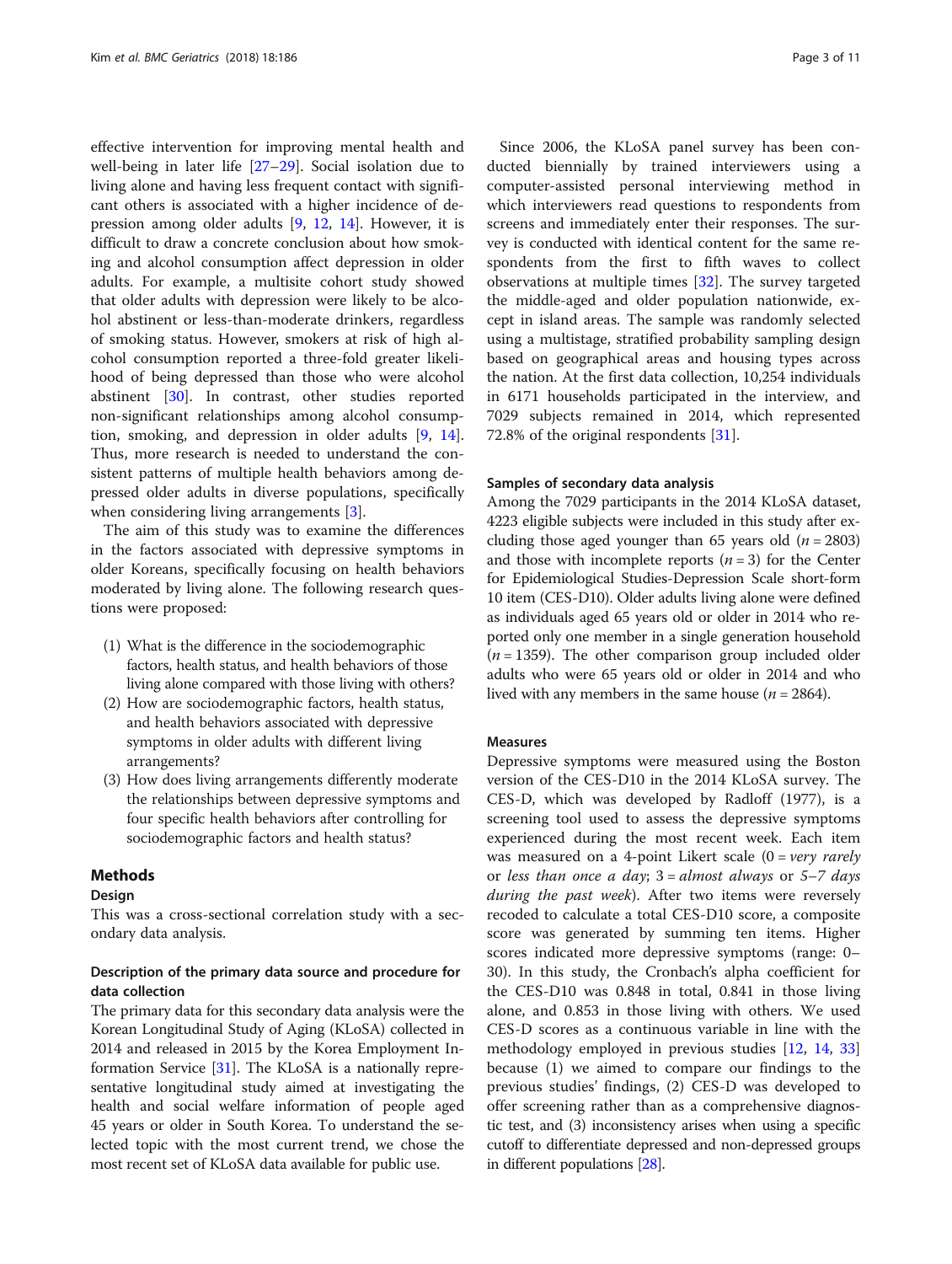Sociodemographic factors were included as categorical variables: age, gender, education level, and SES. Considering normative information about older Koreans, the three age groups were categorized as young–old (65–74; coded as 0), old–old (75–84), and oldest–old (85 and over). Gender was dichotomized as female and male (coded as 0). Education level was classified into no school education (coded as 0), elementary school, middle school, high school, and college or above. Self-perceived SES was classified into 3 groups: low, middle (coded as 0), and high.

Self-rated pain was dichotomized as  $0 = none$  and  $1 =$ any pain experienced in one or more body parts. Psychiatric illness was either diagnosed by a physician or self-reported as having any psychiatric symptoms (coded as 1) and was otherwise coded as 0. A self-rated health status was assessed using the following question: "In general, would you say your health is excellent, very good, good, fair, or poor?" Higher scores indicated perceptions of poorer health status, while the good group was coded as 0. Chronic medical conditions were accounted for in the number of self-reported diagnoses, such as hypertension, diabetes mellitus, any type of cancer, chronic lung disease, liver disease, heart disease, cerebral vascular disease, or rheumatoid arthritis, which are the most frequent conditions reported by older Koreans [\[34](#page-10-0)]. Each condition was reported based on  $0 = absent$  and  $1 = present$ , based on symptoms experienced and medical diagnoses. The impaired functionality of older adults was measured based on LaPlante's expanded ADLs and IADLs scales, including grocery shopping, getting to places, performing light housework, preparing meals, bathing, getting outside, walking, dressing, managing money, transferring, managing medications, using the restroom, using the telephone, and eating [[35](#page-10-0)]. Each item was recoded as  $0 = completely$  independent or  $1 =$  *partial/completely dependent*, and the sum of the scores for the 14 items was used in the data analysis. Higher scores indicated that older adults were more dependent on others when performing ADLs and IADLs in daily life. In this study, the Cronbach's alpha coefficient for the LaPlante's ADLs and IADLs was 0.963 in total, 0.958 in those living alone, and 0.967 in those living with others.

Smoking and alcohol use were dichotomized as  $0 =$ non-smoker or non-drinker and  $1 = current$  smoker or active alcohol user. The physically active group was defined as those who exercised more than once a week (coded as 0); the others were coded as 1. A lack of social participation was coded as 1, while participation in any social activities, such as attending religious gatherings, meeting friends, volunteering, or joining hobby clubs, was coded as 0.

#### Analysis

We calculated the weighted proportions, means, and SDs of sociodemographic characteristics, health status, and health behaviors between older Koreans living alone and those living with others. The missing data for all the variables tested were 0.002%. We did not complete missing data imputation because the total amount of missing data was less than 5.0%, and a missing data analysis found that such missing data occurred at random [[36](#page-10-0)]. All analyses were conducted by applying population weights, which were calculated based on the following: (a) a two-staged stratified sampling probability due to the design effect; (b) the non-response-adjusted weight to reduce the non-response bias; and (c) the benchmark weight, reflecting changes in the general distribution of the total population of the Republic of Korea in 2014 [[31](#page-10-0)].

For preliminary comparison, multivariate linear regression models were used to evaluate the relationship of depressive symptoms with sociodemographic characteristics (Block 1), health statuses (Block 2), and health behaviors (Block 3) in older adults living alone and those living with others. Assumptions of the multivariate linear regression analyses (univariate and multivariate normality, linearity, homoscedasticity, and diagnostic testing for multicollinearity and independence of errors) were met [[36\]](#page-10-0).

A multiple linear regression with an interaction term was conducted to assess the associations between health behaviors and depressive symptoms moderated by living arrangement. Age, gender, and low SES were included as covariates in Step 1. The four health behaviors were entered in Step 2 to test each main effect on depressive symptoms over and beyond three covariates, while living arrangement was entered in Step 3. Finally, all the interaction terms between each health behavior and living arrangement were entered in Step 4 to examine the moderating effects. We decided not to include health status variables, which have spurious associations simultaneously with both health behaviors and depressive symptoms. Four health behaviors and living arrangements were mean-centered. A significant standardized regression coefficient and change in  $\mathbb{R}^2$  for the interaction term indicated a significant moderation effect [[37\]](#page-10-0). All statistical analyses were performed using IBM SPSS Version 23.0, and the two-tailed level of significance was set at 0.05.

## Results

## Sociodemographic and health-related characteristics of the sample

Table [1](#page-4-0) presents the sociodemographic and health-related characteristics (health status and behaviors) of the weighted sample. The mean age of older Koreans in this study was 73.81 ( $SD = 6.68$ ) years, and 58.1% were females. Half of the respondents had either no education (22.1%) or had only attended elementary school (34.8%). Most of them identified their SES as middle (45.3%) or low (52.4%). Almost half of the respondents rated their health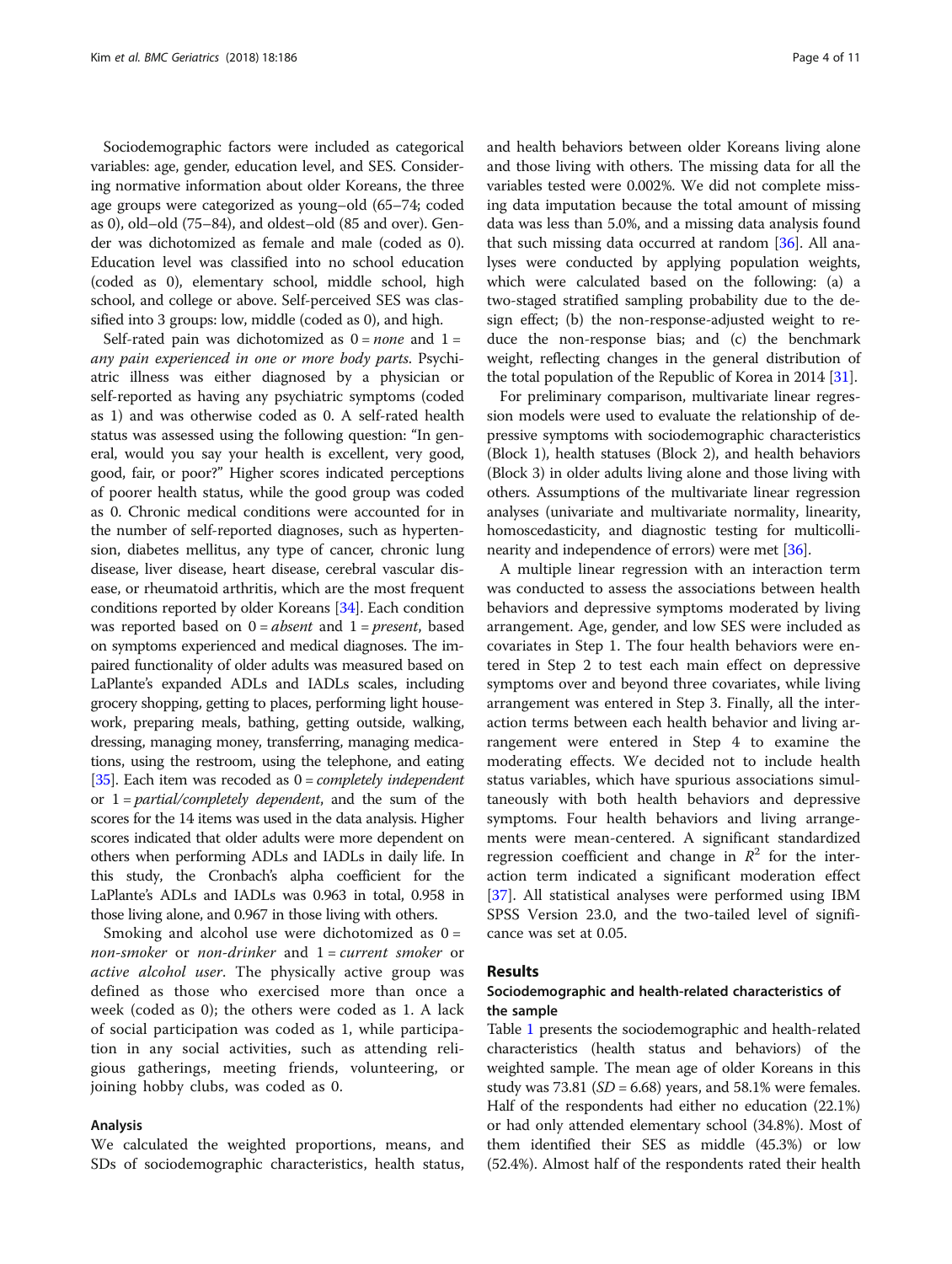| Variables                        | Overall      | Those living alone mean (SD) or weighted % | Those living with others mean (SD) or weighted % | $p$ value |
|----------------------------------|--------------|--------------------------------------------|--------------------------------------------------|-----------|
| Age                              | 73.81 (6.68) | 75.12 (6.68)                               | 72.99 (6.54)                                     | < 0.001   |
| LaPlante ADL/IADL impairment     | 0.98(2.92)   | 1.01(2.87)                                 | 0.97(2.95)                                       | < 0.001   |
| Number of chronic diseases       | 0.14(0.41)   | 0.15(0.43)                                 | 0.14(0.39)                                       | < 0.001   |
| CES-D10 scores                   | 7.62 (5.60)  | 8.52 (5.52)                                | 7.05 (5.59)                                      | < 0.001   |
| Gender <sup>a</sup>              |              |                                            |                                                  |           |
| Female                           | 58.1         | 76.6                                       | 46.5                                             | < 0.001   |
| Education                        |              |                                            |                                                  |           |
| No school attended               | 22.1         | 30.0                                       | 17.1                                             | < 0.001   |
| Elementary school                | 34.8         | 37.2                                       | 33.4                                             |           |
| Middle school                    | 16.7         | 14.3                                       | 18.2                                             |           |
| High school                      | 17.9         | 12.8                                       | 21.1                                             |           |
| College or above                 | 8.5          | 5.7                                        | 10.2                                             |           |
| Socioeconomic status             |              |                                            |                                                  |           |
| High                             | 2.3          | 1.7                                        | 2.7                                              | < 0.001   |
| Middle                           | 45.3         | 37.7                                       | 50.0                                             |           |
| Low                              | 52.4         | 60.6                                       | 47.3                                             |           |
| Self-rated health                |              |                                            |                                                  |           |
| Excellent                        | 0.6          | 0.4                                        | 0.8                                              | < 0.001   |
| Very good                        | 15.8         | 14.0                                       | 16.9                                             |           |
| Good                             | 44.2         | 39.5                                       | 47.2                                             |           |
| Fair                             | 30.5         | 36.6                                       | 26.7                                             |           |
| Poor                             | 8.9          | 9.4                                        | 8.5                                              |           |
| Pain <sup>a</sup>                |              |                                            |                                                  |           |
| Present                          | 71.3         | 74.9                                       | 69.0                                             | < 0.001   |
| Psychiatric illness <sup>a</sup> |              |                                            |                                                  |           |
| Diagnosed                        | 5.6          | 6.4                                        | 5.1                                              | < 0.001   |
| Smoking status <sup>a</sup>      |              |                                            |                                                  |           |
| Current smoker                   | 10.2         | 7.8                                        | 11.7                                             | < 0.001   |
| Alcohol use <sup>a</sup>         |              |                                            |                                                  |           |
| Active drinker                   | 27.2         | 21.3                                       | 30.9                                             | < 0.001   |
| Regular exercise <sup>a</sup>    |              |                                            |                                                  |           |
| More than once a week            | 32.2         | 31.4                                       | 32.7                                             | < 0.001   |
| Social activity <sup>a</sup>     |              |                                            |                                                  |           |
| Participating                    | 71.1         | 73.0                                       | 68.1                                             | < 0.001   |

<span id="page-4-0"></span>Table 1 Group differences in sociodemographic and health-related characteristics

SD Standard deviation; CES-D10 the Center for Epidemiologic Studies Depression Scale-10 items, ADL/IADL Activities of daily living/Instrumental activities of

daily living

<sup>a</sup>, the variable was dichotomized

as good (44.2%), followed by fair (30.5%), very good (15.8%), poor (8.9%), and excellent (0.6%). On average, they experienced 0.98 functional impairments based on LaPlante's ADL/IADL  $(SD = 2.92)$ , 0.14 chronic diseases  $(SD = 0.41)$ , and a score of 7.62 on the CES-D10  $(SD = 0.41)$ 5.60). Approximately 5.6% of them were diagnosed with or self-recognized a psychiatric illness. The percentage of those experiencing any pain was 71.3%. The percentage of people who smoked or drank alcohol was 10.2% and 27.2%, respectively, while 32.2% of the participants regularly exercised more than once a week. More than 70% of them participated in some type of social activities.

## Group comparison of characteristics by living arrangements

Most of the characteristics of participants living alone were significantly different from the characteristics of those living with others. Those who lived alone were slightly older (mean difference  $[M_{diff}] = 2.129$ , standard error  $[SE] = 0.005$ ), had more functional impairments  $(M_{diff} = 0.036, SE = 0.002)$ , had higher CES-D10 scores  $(M_{diff} = 1.473, \ \ SE = 0.005)$ , and lived with more diagnosed diseases than those living with others (all  $p$  values < 0.001). Compared to those living with others, the majority of those living alone were female, educated at a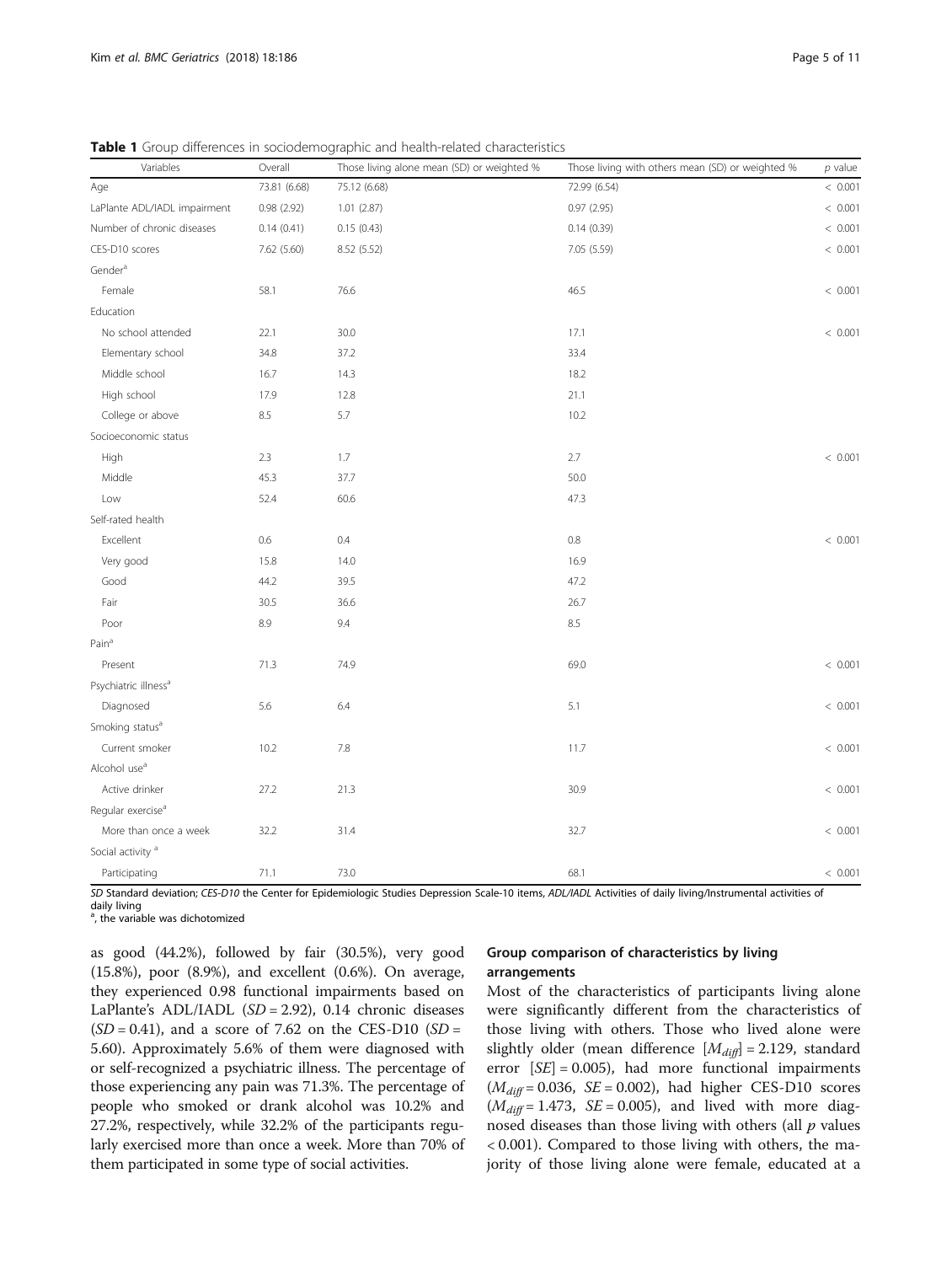less than middle school level, had a lower SES or poorer health status, and experienced more pain (all  $p$  values  $\lt$ 0.001). People who lived alone were less likely to smoke, drink alcohol, and exercise regularly than those living with others (all  $p$  values < 0.001). However, those living alone participated in more social activities (73.0%) than those living with others (68.1% and 43.4%, respectively; all  $p$  values  $< 0.001$ ).

## Multivariate linear regression analyses in two groups

The results of the multivariate linear regression using the CES-D10 score as the dependent variable and the 13 factors in three blocks are shown in Table 2. The separate models between older adults living alone and those living with others were statistically significant and explained 18.1% and 23.7% of the variance in the depressive symptoms, respectively. In the model of those living alone, the block of health status explained 10.12% of the variance, followed by the sociodemographic block (7.12%) and the block of health behaviors (0.82%;  $F = 28,354.14$ , p < 0.001). In the model of those living with others, the block of health status explained 16.91%, followed by 5.69% for the sociodemographic block and 1.06% for the block of health behaviors ( $F = 64,147.47, p < 0.001$ ).

Table 2 shows significant factors associated with depressive symptoms in both models. Specifically,

Table 2 Comparison of multivariate linear regression models between two groups

| Variables                            | Those who live alone |           |          |                                | Those who live with others |       |          |                                |
|--------------------------------------|----------------------|-----------|----------|--------------------------------|----------------------------|-------|----------|--------------------------------|
|                                      | B                    | <b>SE</b> | $\beta$  | $\Delta$ R <sup>2</sup> change | B                          | SE    | β        | $\Delta$ R <sup>2</sup> change |
| Constant                             | 5.454                | 0.015     |          |                                | 4.204                      | 0.012 |          |                                |
| Block 1: Sociodemographic factors    |                      |           |          | $0.071***$                     |                            |       |          | $0.057***$                     |
| Age (ref., 65-74)                    |                      |           |          |                                |                            |       |          |                                |
| $75 - 84$                            | $0.496***$           | 0.007     | 0.044    |                                | $0.144***$                 | 0.006 | 0.012    |                                |
| Over 85                              | $0.741***$           | 0.013     | 0.039    |                                | $-0.195***$                | 0.011 | $-0.009$ |                                |
| Gender (ref., male)                  |                      |           |          |                                |                            |       |          |                                |
| Female                               | $0.073***$           | 0.009     | 0.006    |                                | $-0.489***$                | 0.006 | $-0.044$ |                                |
| Education level (ref., no school)    |                      |           |          |                                |                            |       |          |                                |
| Elementary school                    | $-0.008$             | 0.008     | $-0.001$ |                                | $-0.015$ <sup>*</sup>      | 0.008 | $-0.001$ |                                |
| Middle school                        | $-0.430***$          | 0.011     | $-0.027$ |                                | $0.066^{***}$              | 0.009 | 0.005    |                                |
| High school                          | $0.904***$           | 0.012     | 0.055    |                                | $-0.110$ ***               | 0.009 | $-0.008$ |                                |
| College and above                    | $-0.465***$          | 0.017     | $-0.020$ |                                | $-0.066$ ***               | 0.011 | $-0.004$ |                                |
| Socioeconomic status (ref., middle)  |                      |           |          |                                |                            |       |          |                                |
| High                                 | $0.822***$           | 0.025     | 0.019    |                                | $0.990***$                 | 0.016 | 0.029    |                                |
| Low                                  | $1.139***$           | 0.007     | 0.101    |                                | $0.808***$                 | 0.005 | 0.072    |                                |
| Block 2: Health status               |                      |           |          | $0.101***$                     |                            |       |          | $0.169***$                     |
| Self-rated health status (ref. good) |                      |           |          |                                |                            |       |          |                                |
| Excellent/Very good                  | $-0.762$ ***         | 0.010     | $-0.049$ |                                | $1.037***$                 | 0.007 | 0.071    |                                |
| Fair/Poor                            | $2.214***$           | 0.008     | 0.201    |                                | $2.395***$                 | 0.006 | 0.205    |                                |
| Numbers of current chronic diseases  | $-0.234***$          | 0.008     | $-0.018$ |                                | $-0.173***$                | 0.006 | $-0.012$ |                                |
| Psychiatric illness                  | $2.463***$           | 0.013     | 0.109    |                                | $3.431***$                 | 0.012 | 0.136    |                                |
| Active pain                          | $0.787***$           | 0.008     | 0.062    |                                | $1.545***$                 | 0.006 | 0.128    |                                |
| LaPlante ADL/IADL impairment         | $0.221***$           | 0.001     | 0.114    |                                | $0.383***$                 | 0.001 | 0.202    |                                |
| Block 3: Health behaviors            |                      |           |          | $0.008***$                     |                            |       |          | $0.011***$                     |
| Active smoking                       | $1.337***$           | 0.013     | 0.065    |                                | $-0.070***$                | 0.008 | $-0.004$ |                                |
| Alcohol drinking                     | $-0.672$ ***         | 0.009     | $-0.050$ |                                | $-0.958***$                | 0.006 | $-0.079$ |                                |
| Physical inactivity                  | $-0.023***$          | 0.007     | $-0.002$ |                                | $0.103***$                 | 0.006 | 0.009    |                                |
| Social inactivity                    | $0.678***$           | 0.007     | 0.057    |                                | $1.015***$                 | 0.006 | 0.081    |                                |
| Total adjusted R <sup>2</sup>        |                      |           |          | $0.181***$                     |                            |       |          | $0.237***$                     |

Dependent variable = Total score of the Center for Epidemiologic Studies Depression Scale-10

ADL/IADL Activities of daily living/Instrumental activities of daily living  $p < 0.05$ ,  $\binom{m}{p} < 0.01$ ,  $\binom{m}{p} < 0.001$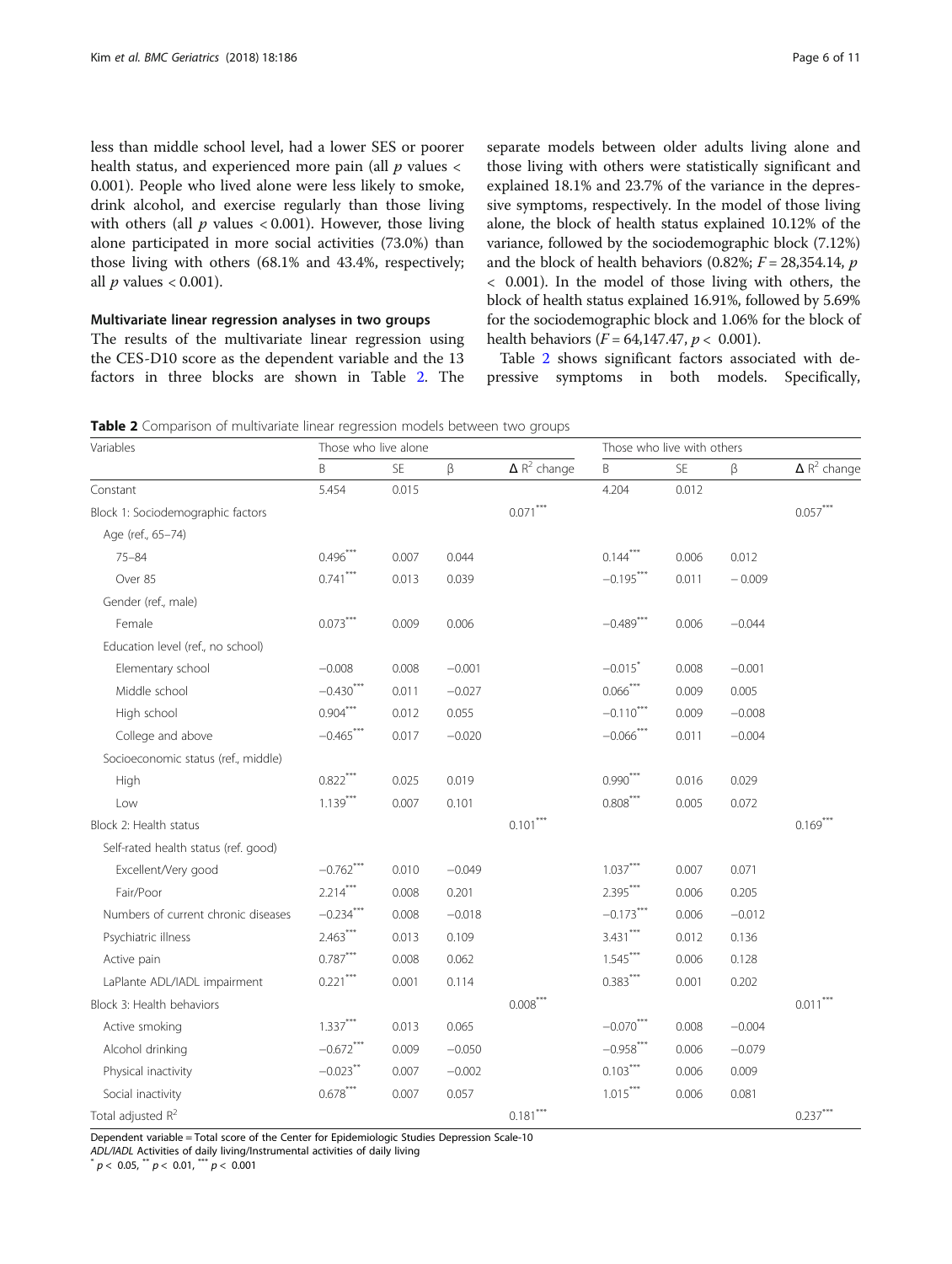psychiatric illness, active pain, and impaired functionality of ADL/IADL consistently increased depressive symptoms in both groups; however, a stronger impact was observed in those living with others than in those living alone. The levels of education showed a U-shaped relationship with depressive symptoms in both groups; however, greater variability among educational subgroups was observed in those living alone than in those living with others. In the group living alone, those older than 85, women, and those currently smoking reported increased CES-D10 scores compared to the opposite result being found in those younger than 85, males, and non-smokers. In addition, the excellent health status of those living with others was associated with higher CES-D10 scores, while the reverse relationship was found in those living alone.

## Moderation effects of living arrangement on the relationship between depressive symptoms and health behaviors

The main and interaction effects of living arrangement on the relationship between depressive symptoms and four health behaviors are presented in Table [3.](#page-7-0) Smoking, alcohol abstinence, physical inactivity, and social inactivity were associated with higher levels of depressive symptoms, controlling for age, gender, and low SES. Living arrangement was positively associated with depressive symptoms, indicating a main effect on depressive symptoms. Adding interaction variables during the final stage of the analysis revealed different patterns for each health behavior.

Living arrangement showed significant interaction with smoking, alcohol consumption, and social activity, while there was non-significant interaction with physical activity. The association between active smoking and depressive symptoms was attenuated by taking living arrangement into consideration. However, the association of depressive symptoms with alcohol drinking and social isolation became stronger when considering living arrangement, specifically regarding living alone. The mean level of depressive symptoms for each significant moderator stratified by the living arrangement is illustrated in Fig. [1](#page-7-0).

## **Discussion**

This study provides important information about the unique factors of geriatric depression identified among older adults living alone and those living with others, specifically focusing on the moderating effects of health behaviors. In general, older Koreans living alone reported higher levels of depressive symptoms than those living with others, which were similar to the findings of previous reports [\[12](#page-9-0), [15](#page-10-0), [38](#page-10-0)]. Our findings confirmed significant similarities and differences among factors influencing depressive symptoms between the two groups.

Our study findings showed inconsistent directions between smoking and depressive symptoms, depending on living arrangements. Older smokers living alone reported more depressive symptoms; however, older smokers living with others had fewer depressive symptoms. In contrast, alcohol abstinence was consistently associated with more depressive symptoms, similar to previous reports [\[14](#page-10-0), [30](#page-10-0)]. Smoking and drinking alcohol are considered stress-reducing behaviors in adults [[26\]](#page-10-0). Some studies in Western countries reported smoking and heavy drinking as being positively associated with depression [[30,](#page-10-0) [39](#page-10-0), [40](#page-10-0)]. However, some studies have reported a non-significant relationship between geriatric depression and drinking alcohol and smoking in different populations [\[9](#page-9-0), [38](#page-10-0), [41](#page-10-0)]. Interestingly, smoking and alcohol consumption show an inverse association with depressive symptoms in some Asian countries [[14,](#page-10-0) [41,](#page-10-0) [42\]](#page-10-0). In Asian culture, smoking and alcohol consumption play a role in media when participating in social interaction. For example, 27.17% of older men and 4.63% of older women reported social drinking, which was associated with a decreased risk for depression [\[43](#page-10-0)]. Thus, this finding implies that health-promoting behavior should be understood in the context of culture to understand different patterns of risk factors reported by diverse types of cultural populations [\[44](#page-10-0)].

Physical inactivity was associated with more depressive symptoms, regardless of living arrangements. Several studies reported engaging in physical activity as being effective in reducing depressive symptoms among diverse types of older adults [\[28](#page-10-0), [29](#page-10-0), [45](#page-10-0)]. Exercise may provide opportunities to (1) alter or reduce negative thoughts in daily life, (2) learn a new skill dealing with stress responses, and (3) increase social contact outside of family systems [[46\]](#page-10-0). Some previous studies have shown that older adults reported increased levels of cognition, quality of life, and well-being after receiving physically active interventions [\[27](#page-10-0), [29\]](#page-10-0). In addition, older adults believe that physical activity could be a non-pharmacological treatment that is alternative to antidepressants for reducing depressive symptoms [\[26](#page-10-0), [47\]](#page-10-0). A Cochrane Database of Systematic Review [[48\]](#page-10-0) reported that exercise moderately reduced depressive symptoms compared to no treatment, antidepressants, and psychological therapies. Thus, increasing physical activity for older adults is recommended due to high levels of acceptability, the prevention of polypharmacy, and the reduction of medication-adherence concerns, specifically for mild to moderate depression [[49\]](#page-10-0).

Social inactivity was associated with more depressive symptoms in general, similar to previous reports [[14](#page-10-0), [38\]](#page-10-0). In our study, socially inactive individuals do not participate in any activities during social gatherings,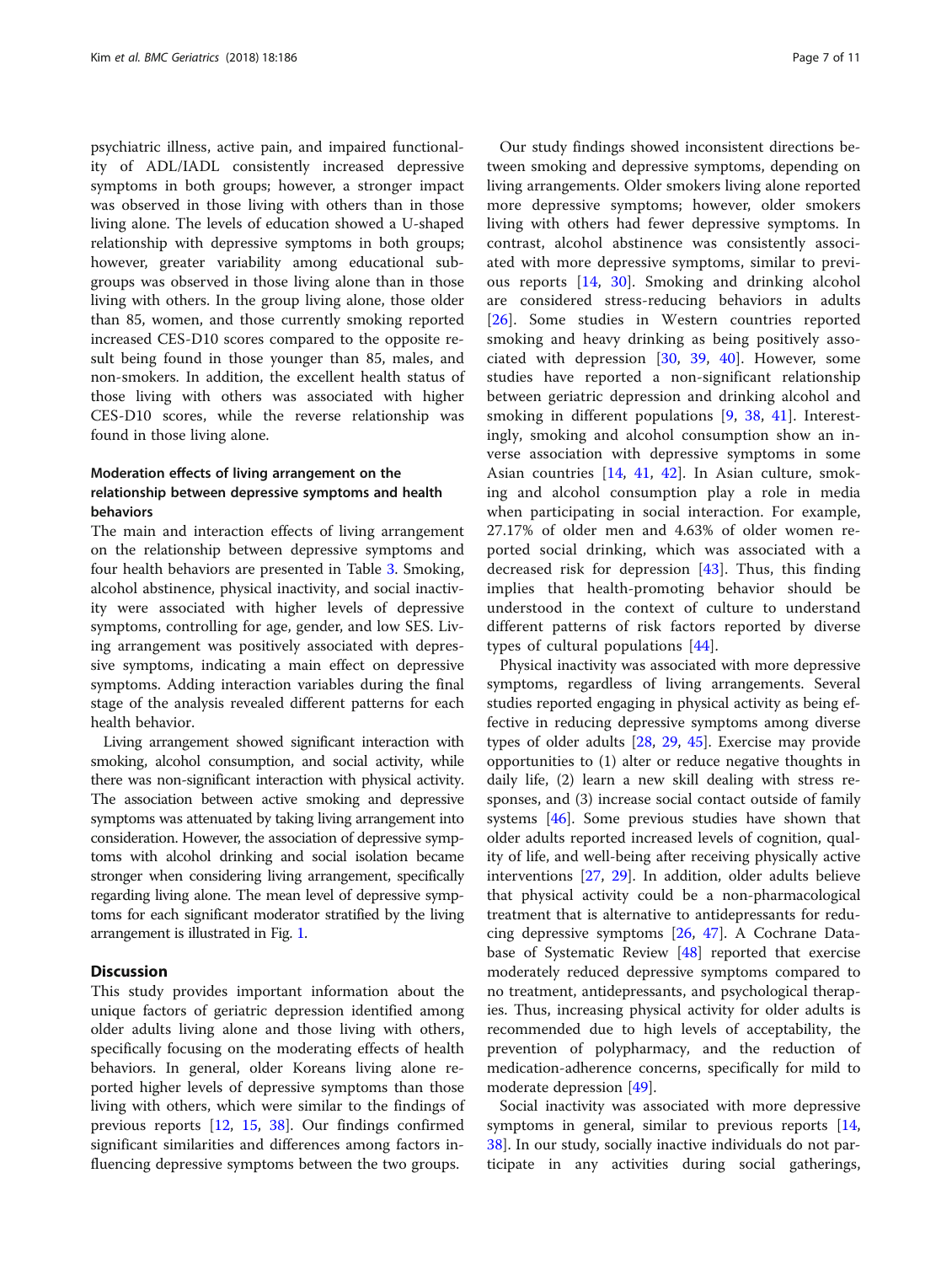|        | Variables                                       | Adj. $R^2$ | $\triangle R^2$ | B        | <b>SE</b> | β        | $p$ value |
|--------|-------------------------------------------------|------------|-----------------|----------|-----------|----------|-----------|
| Step 1 | Sociodemographic factors                        | $0.068***$ | $0.068***$      |          |           |          |           |
|        | Aged at 75-84 <sup>a</sup>                      |            |                 | 0.807    | 0.005     | 0.068    | < 0.001   |
|        | Aged over 85 <sup>a</sup>                       |            |                 | 1.629    | 0.008     | 0.076    | < 0.001   |
|        | Genderb                                         |            |                 | 0.053    | 0.005     | 0.005    | < 0.001   |
|        | Low socioeconomic status <sup>c</sup>           |            |                 | 1.427    | 0.004     | 0.127    | < 0.001   |
| Step 2 | Health behaviors                                | $0.104***$ | $0.035***$      |          |           |          |           |
|        | Active smoking                                  |            |                 | 0.371    | 0.007     | 0.020    | < 0.001   |
|        | Alcohol drinking                                |            |                 | $-1.307$ | 0.005     | $-0.104$ | < 0.001   |
|        | Physical inactivity                             |            |                 | 0.614    | 0.005     | 0.051    | < 0.001   |
|        | Social inactivity                               |            |                 | 1.957    | 0.005     | 0.158    | < 0.001   |
| Step 3 | Living arrangement                              | $0.109***$ | $0.005***$      | 0.916    | 0.005     | 0.080    | < 0.001   |
| Step 4 | Active smoking $\times$ Living arrangement      | $0.112***$ | $0.003***$      | 0.199    | 0.002     | 0.035    | < 0.001   |
|        | Alcohol drinking $\times$ Living arrangement    |            |                 | 0.081    | 0.002     | 0.015    | < 0.001   |
|        | Physical inactivity $\times$ Living arrangement |            |                 | $-0.001$ | 0.002     | 0.000    | 0.678     |
|        | Social inactivity $\times$ Living arrangement   |            |                 | $-0.180$ | 0.002     | $-0.034$ | < 0.001   |

<span id="page-7-0"></span>Table 3 Result of multiple linear regression with interaction term

<sup>a</sup>Referent group = aged at 65–74; <sup>b</sup>Referent group = male; <sup>c</sup>Referent group = middle level of socioeconomic status;  $^{***}$   $p$  < 0.001

supportive groups, or organizational meetings. Social support is considered to be a protective factor for dealing with stressful life events experienced by older adults [[9,](#page-9-0) [11\]](#page-9-0). Inadequate levels of perceived social interaction and support result in loneliness and in a lower quality of life, as well as poor mental health [[11](#page-9-0)]. However, our study added more findings, indicating that the difference within groups was more notable in those living with others than those living alone. Providing adequate levels of social support may critically decrease depressive

symptoms in older adults living with others [[9,](#page-9-0) [11\]](#page-9-0), although grown children are expected to live with their aging parents or to provide support through frequent visits in Asian countries [[12\]](#page-9-0). When older adults living alone have less frequent contact with their family, they seek alternative sources of support from their neighborhood, religious group, or community [[11,](#page-9-0) [12](#page-9-0)]. Thus, the Korean government operates senior centers that are specialized in caring for those living alone in the community. Community nurses working with those living alone

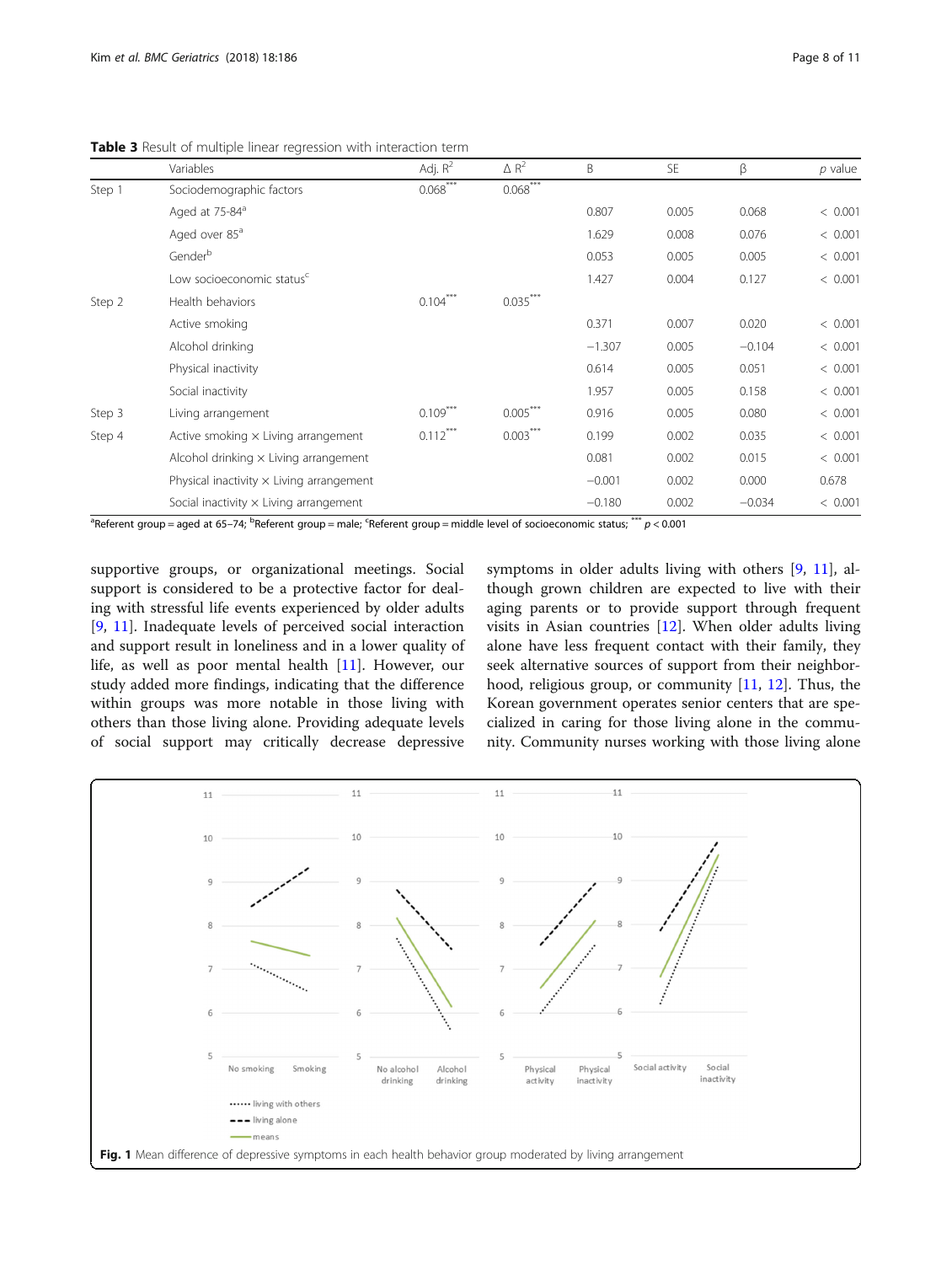provide a wide range of interventions or programs to enhance these clients' social connectedness.

The group of older adults living alone showed some expected factors that were associated with more depressive symptoms, such as gender (i.e., women) [[3,](#page-9-0) [14,](#page-10-0) [15](#page-10-0)] and advanced age [[9](#page-9-0), [15,](#page-10-0) [38\]](#page-10-0), in this study. However, unexpected findings were observed in the group of older adults living with others; namely, men and those aged 75–84 years reported higher scores of depressive symptoms than those younger than 85 years, men, and non-smokers. It is difficult to make a directional conclusion because few studies have reported gender differences in factors associated with depressive symptoms among older Koreans [[14,](#page-10-0) [50\]](#page-10-0). In general, older men showed lower levels of help-seeking behaviors for informal support than older women when dealing with depressive symptoms [[47\]](#page-10-0). However, both perceived that depression and help-seeking behaviors are greatly influenced by culture; therefore, caution is required when interpreting this finding, and more evidence is necessary to understand older men's depression in Korea.

Similar to previous studies, our findings confirmed that more depressive symptoms were reported in older adults with low SES  $[1, 38, 51]$  $[1, 38, 51]$  $[1, 38, 51]$  $[1, 38, 51]$  $[1, 38, 51]$  $[1, 38, 51]$  $[1, 38, 51]$ . In addition, a significant association between education and depressive symptoms was observed in educated individuals in both groups [\[1](#page-9-0), [15\]](#page-10-0). Because of the high correlation between education levels and income levels, those factors simultaneously affect the levels of SES among Koreans. Those with low SES have a higher chance of depression due to repeated stress from negative life experiences, such as helplessness, poor living conditions, and lack of coping resources [\[52](#page-10-0)]. In our study, when we compared subgroups based on education level, those with more depressive symptoms were most likely to have a mid-level education, followed by the lowest and then the highest education. Although educational attainment is associated with stress appraisal when dealing with psychological distress and physical illness [\[52](#page-10-0)], this U-shaped relationship between education level and depressive symptoms was not fully explained in previous reports about Korean populations [\[13](#page-10-0)–[15\]](#page-10-0). Further investigation is required to develop tailored interventions based on different levels of education.

Unexpectedly, the number of chronic diseases was weakly associated with depressive symptoms, dissimilar to previous studies  $[1, 3, 15, 38, 51, 53]$  $[1, 3, 15, 38, 51, 53]$  $[1, 3, 15, 38, 51, 53]$  $[1, 3, 15, 38, 51, 53]$  $[1, 3, 15, 38, 51, 53]$  $[1, 3, 15, 38, 51, 53]$  $[1, 3, 15, 38, 51, 53]$  $[1, 3, 15, 38, 51, 53]$  $[1, 3, 15, 38, 51, 53]$  $[1, 3, 15, 38, 51, 53]$  $[1, 3, 15, 38, 51, 53]$ . Previous studies showed that a combination of multiple chronic disease diagnoses has a limited ability to predict depressive symptoms, although each diagnosis, such as diabetes, stroke, heart disease, and head trauma, uniquely increases depression scores [[14](#page-10-0), [38](#page-10-0)]. Instead, psychiatric illness is a consistent factor that increases depressive symptoms, regardless of living arrangements, similar to

the previous report [\[54](#page-10-0)]. The status of psychiatric illness may affect the age of onset, the number of lifetime episodes, somatic symptoms, and comorbidities contributing to or resulting from the psychopathology of geriatric depression [\[3\]](#page-9-0). Thus, future studies should focus on a specific disease group to differentiate the impacts of various diseases on depressive symptoms among older adults, given that each medical condition has a unique disease trajectory and socio-demographic characteristics [[14,](#page-10-0) [38\]](#page-10-0).

Poor health status, pain, and functional impairments were common factors that increased the depressive symptoms in both groups, similar to previous reports [\[3](#page-9-0), [14,](#page-10-0) [53\]](#page-10-0). Those conditions are considered to be age-related factors necessary for maintaining independent living, which is highly associated with increased depressive symptoms  $[3, 55]$  $[3, 55]$  $[3, 55]$  $[3, 55]$  $[3, 55]$ . A nationwide survey of the Taiwan Longitudinal Study suggested that those living alone are sufficiently competent to handle their own daily living and manage their medical conditions [\[12](#page-9-0)]. However, as functionality decreases with age, an individual's capacity of self-management and self-care mechanisms of health highly depends on impaired function that individual has suffered from chronic diseases [\[51](#page-10-0)]. In addition, those factors influence an individual's presentation of atypical symptoms resulting from depression at different levels, which increase the likelihood of being under-detected and underestimated in depressed adults [[38\]](#page-10-0). Thus, the early detection of those factors to differentiate risk factors and atypical symptoms is critically important to provide symptom-based interventions when co-residents are absent.

In clinical implication, depressive symptoms in older Koreans were mostly associated with sociodemographic factors and health status rather than health behaviors, regardless of living arrangement. It is important to assess both the depressive mood and relevant characteristics of older adults in general and to classify the vulnerable subgroups based on predisposing factors of depression. The screening instrument, such as the geriatric depression screening scale [\[56\]](#page-10-0), is associated with symptoms rather than risk factors. Thus, identification of even non-modifiable factors is important to clearly define the most vulnerable group. In addition, targeted interventions should be designed to consider the unique characteristics and situations of older adults living alone when simultaneously modifying multiple health behaviors differently.

## Study limitations and future research

Most of the study's limitations resulted from the study's design, which consisted of a secondary data analysis with cross-sectional data. First, we were unable to include any variables that reflected the influence of the duration of living alone or any recent changes in living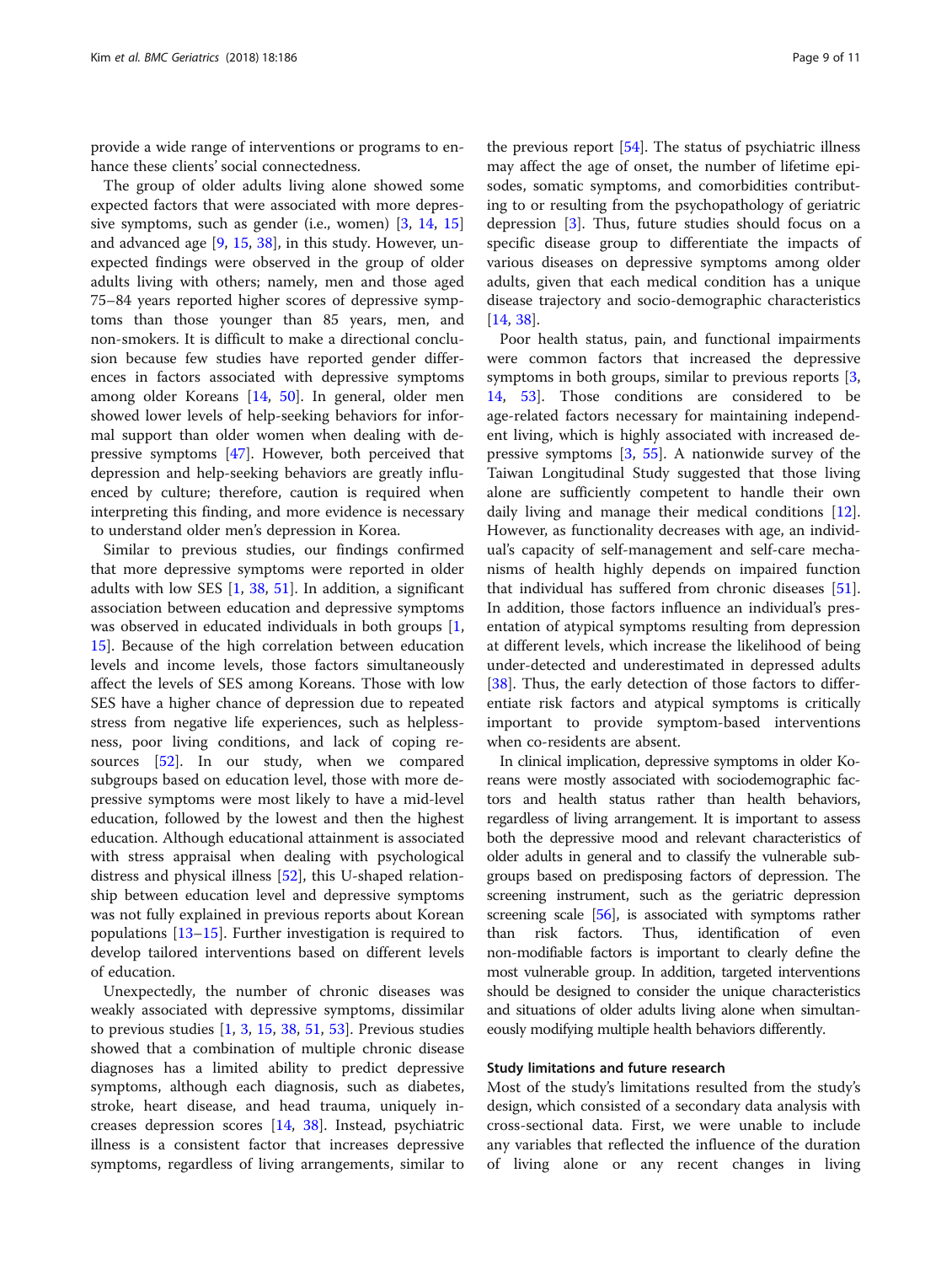<span id="page-9-0"></span>arrangements on depressive symptoms. Some research has shown that the impact of living alone is attenuated over time [[14\]](#page-10-0); thus, further research should include variables differentiating between the short- and long-term effects of living alone to maximize the advantage of repeated measures in longitudinal surveys. Second, self-report instruments have limitations in terms of diagnosing major depressive disorder, requiring instant medical attention. Thus, further research must examine the proportion of those diagnosed with major depressive disorder medically to determine the appropriate clinical action for the most vulnerable subgroups of older adults. Third, we included limited numbers of variables associated with health behaviors, namely those available in the primary data. Previous research has shown significant relationships between geriatric depression and other variables, such as diet and sleep [9, [14](#page-10-0)]. Hence, we suggest that further studies include more extensive information on health behaviors associated with this topic. Health-lifestyle theories have emphasized integrated strategies to simultaneously modify multiple health behaviors for more effective and sustainable health promotion relative to single-behavior modification [\[26](#page-10-0)]. The distinct impact of each health behavior on depression is not identical to the cumulative effect of a combination of multiple activities [\[14\]](#page-10-0). Further research is required to confirm the best combination of health behaviors to reduce depression in older Koreans living alone, targeting both common and situation-specific depression components.

#### Conclusion

Health behaviors were weakly associated with depressive symptoms relative to non-modifiable sociodemographic and health-status factors. However, different patterns between each health behavior and depressive symptoms were found in this study. Smoking, alcohol abstinence, and social inactivity were associated with more depressive symptoms moderated by living arrangements; however, physical inactivity was associated with depressive symptoms but was not moderated by living arrangements. Further research should focus on the different patterns of geriatric depression among diverse sociodemographic subgroups and specific types of health behaviors. Policy makers and clinicians should better prepare to understand sociodemographic and health-related characteristics to improve the mental health and quality of life of emerging older adults who live alone.

#### Abbreviations

ADLs: Activities of daily living; CES-D10: the Center for Epidemiological Studies-Depression Scale short-form 10 items; IADLs: Instrumental activities of daily living; KLoSA: Korean Longitudinal Study of Aging; OECD: Organization for Economic Cooperation and Development; SES: Socioeconomic status

#### Funding

This research was supported by Basic Science Research Program through the National Research Foundation of Korea (NRF) funded by the Ministry of Education (NRF-2016R1D1A1B03932013) and Mo-Im Kim Nursing Institute, College of Nursing, Yonsei University.

### Availability of data and materials

The data used in this study are available for scientists at universities and research institutes exclusively for scientific purposes at a free charge. The study data can be obtained from the website: [http://survey.keis.or.kr/InnoEX/](http://survey.keis.or.kr/InnoEX/install.html?http://survey.keis.or.kr/klosa/klosadownload/List.jsp) [install.html?http://survey.keis.or.kr/klosa/klosadownload/List.jsp](http://survey.keis.or.kr/InnoEX/install.html?http://survey.keis.or.kr/klosa/klosadownload/List.jsp)

#### Authors' contributions

All authors critically reviewed the manuscript, provided significant editing of the article and approved the final manuscript. Each author uniquely contributes in the specific research processes: HK, design and concept of analyses, supervision during preparing the data, statistical analysis and interpretation of data, preparing of the manuscript; SK, preparation of data, assisting of statistical analysis and preparing of the manuscript; SH, design and concept of analyses and preparing of the manuscript; and SL, searching for the literature and preparing of the manuscript.

#### Ethics approval and consent to participate

Prior to the interview, written informed consent was given by all participants of the KLoSA survey. The data were anonymized and de-identifiable with no personal information, with careful protection on confidentiality. Institutional Review Board approval was obtained from College of Nursing at Yonsei University prior to this secondary data analysis (IRB 2016–0050).

#### Consent for publication

Not applicable.

#### Competing interests

The authors declare that they have no competing interests.

#### Publisher's Note

Springer Nature remains neutral with regard to jurisdictional claims in published maps and institutional affiliations.

#### Author details

<sup>1</sup>College of Nursing, Yonsei University, Seoul, South Korea. <sup>2</sup>Mo-lm Kim Nursing Research Institute, Yonsei University, Seoul, South Korea.

### Received: 29 September 2017 Accepted: 15 August 2018 Published online: 20 August 2018

#### References

- 1. Jia H, Lubetkin EI. Incremental decreases in quality-adjusted life years (QALY) associated with higher levels of depressive symptoms for US adults aged 65 years and older. Health Qual Life Outcomes. 2013;15:9.
- 2. World Health Organization. Depression and other common mental disorders. Global health estimates. Geneva. Switzerland: WHO Publishing; 2017.
- 3. Zivin K, Wharton T, Rostant O. The economic, public health, and caregiver burden of late-life depression. Psychiatr Clin North Am. 2013;36:631–49.
- 4. Lim HJ, Min DK, Thorpe L, Lee CH. Trajectories of life satisfaction and their predictors among Korean older adults. BMC Geriatr. 2017;17:89.
- 5. Ogle CM, Rubin DC, Siegler IC. Cumulative exposure to traumatic events in older adults. Aging Ment Health. 2014;18:316–25.
- 6. Wang M, Shi J. Psychological research on retirement. Annu Rev Psychol. 2014;65:209–33.
- 7. Chen Y, Feeley TH. Social support, social strain, loneliness, and well-being among older adults. J Soc Personal Relat. 2014;31:141–61.
- 8. Ng TP, Jin A, Feng L, Nyunt MSZ, Chow KY, Feng L, et al. Mortality of older persons living alone: Singapore longitudinal ageing studies. BMC Geriatr. 2015;15:126.
- 9. Fukunaga R, Abe Y, Nakagawa Y, Koyama A, Fujise N, Ikeda M. Living alone is associated with depression among the elderly in a rural community in Japan. Psychogeriatrics. 2012;12:179–85.
- 10. Stahl ST, Beach SR, Musa D, Schulz R. Living alone and depression: the modifying role of the perceived neighborhood environment. Aging Ment Health. 2017;21:1065–71.
- 11. Yi ES, Hwang HJ. A study on the social behavior and social isolation of the elderly Korea. J Exer Rehabil. 2015;11:125–32.
- 12. Kao YH, Chang LC, Huang WF, Tsai YW, Chen LK. Health characteristics of older people who rotationally live with families: a nationwide survey. J Am Med Dir Assoc. 2013;14:331–5.